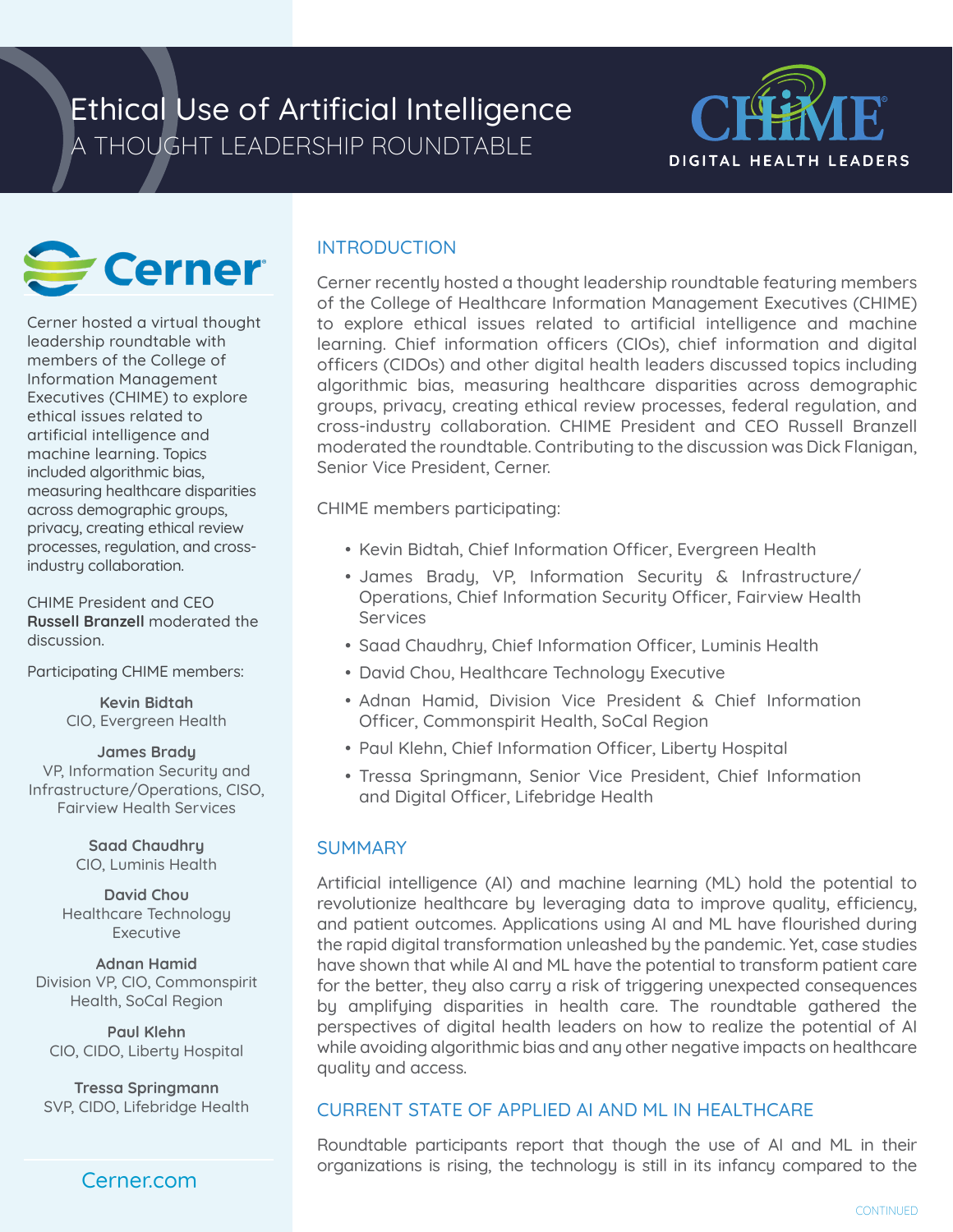#### CURRENT STATE OF APPLIED AI AND ML IN HEALTHCARE CONTINUED

futuristic ideals often depicted in science fiction. IT leaders often have to clarify for their non-tech staff which types of AI and ML currently exist in their digital applications, in order to assuage fears caused by "intelligent robot takeover" stories and even [predictions by tech industry leaders](https://finance.yahoo.com/news/elon-musk-unveils-tesla-robot-102556485.html).

In healthcare, the most common types of AI in use in 2022 are based on robotic process-automation, which may include algorithms but does not include the kind of "learning" in which a machine becomes "smarter" without human assistance.

"Right now, our AI is making recommendations, not decisions," said Tressa Springmann, SVP, CIDO, Lifebridge Health. "It recommends, but at the end of the day, it's up to a human to click a button and go through with the approval."

Despite the fact that the industry is still far from a world where thinking robots wield scalpels, AI has already proven that it carries more subtle but substantial risks. Even a human-supervised decision may trigger consequences from undetected bias buried in the algorithms.

"There are many events when AI takes an action based on an automated decision. And those decisions can have negative consequences for certain patient groups."

**Dick Flanigan** SVP, Cerner

AI software sometimes makes automated decisions that seem too small to be significant, but even those automations can have an outsized negative impact on patients. "In the assessment we've made in the nonclinical, administrative setting, there are many events when AI does take an action based on an automated decision," said Dick Flanigan, SVP, Cerner. "The AI decides which bills go to collection and who gets certain care management resources, for instance. And those decisions can have negative consequences for certain patient groups."

"Our AI is brought in by vendors who usually discuss their product's use of AI based on revenue cycle, workflow, or strategies for market evavaluation. They're not presenting on community impacts."

**Paul Klehn** CIO, Liberty Hospital

#### ETHICAL REVIEW IN SOFTWARE ACQUISITION

Leaders must often make buying decisions on software from thirdparty vendors based only on what those vendors claim about the embedded AI, without any additional means of evaluating the real-world impact of the AI. This buying position, often referred to as buying a "black box," can present challenges to ethical review. "Most organizations buy commercial, off-the-shelf products," said David Chou. "We are not developer shops: most of what we develop is on a third-party platform such as Microsoft, Google, or Amazon. Accordingly, we have to lean on ethical review by the vendors. And I don't think we're in a good position to really understand their algorithms because we are not developers."

"In a community hospital, AI is not anything we develop internally," said Paul Klehn, CIO, Liberty Hospital. "Instead, our AI is brought in by vendors who usually discuss their product's use of AI based on revenue cycle, workflow, or strategies for market evaluation. They're not presenting on community or social impacts."

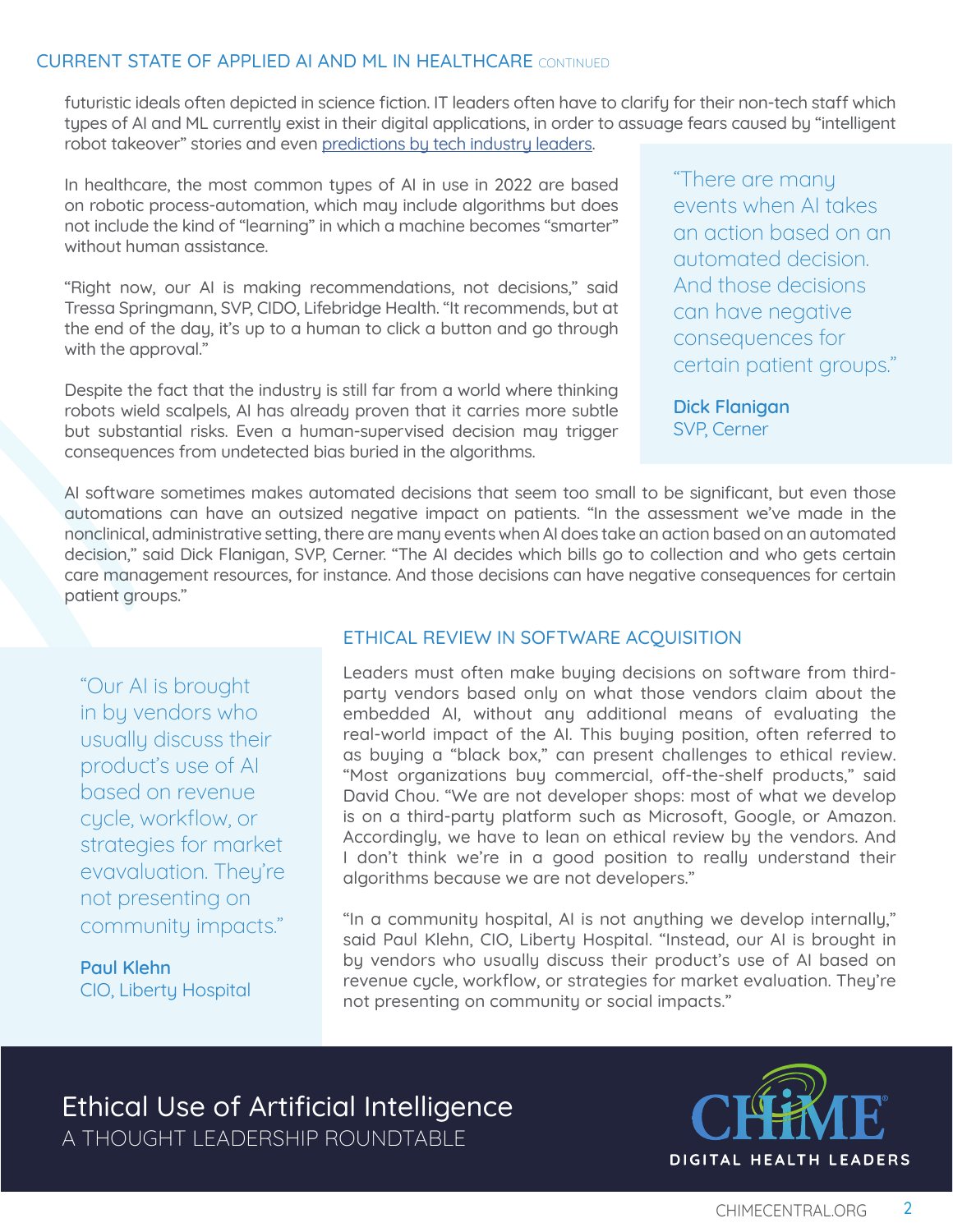#### ETHICAL REVIEW IN SOFTWARE ACQUISITION CONTINUED

"I don't know that I've yet seen an ethics section in a requirements document from a vendor," said Jim Brady, VP and CISO for Fairview Health. "Generally speaking, it's going to fall under privacy and security, but probably more on the privacy side where a lot of questions would be asked such as "How are you collecting the data? Is there informed consent? What about patient autonomy? That's where some of the ethical questions might come from."

"We may need to begin asking those questions now," said Saad Chaudhry, CIO, Luminis Health. "Though currently, AI is often used in unsexy areas such as supply chain and voice activation, those kinds of applications do add up to a care continuum. So, there is an impact to patient care, even if it's not direct."

Adnan Hamid, DVP and CIO, Commonspirit Health, agreed. "We do often assume that commercial vendors have vetted out the potential impacts of their algorithms, but as we're learning, our systems have bias in them because humans with biases are building them. We will need to address what will become an ethical issue down the road with AI."

#### LIABILITY QUESTIONS RAISED BY THE ABSENCE OF CONTRACTUAL LANGUAGE ON NEGATIVE IMPACTS

As use of AI increases, leaders will need to consider liability and accountability for unforeseen negative impacts to individuals or groups.

"There is no language in our contracts right now that addresses accountability for undetected biases and any negative impacts they might cause," said Klehn. "The most relevant language in most of our agreements is liability clauses that limit the vendor's liability for any issues discovered with their products. So, if an

"Our systems have bias in them because humans with biases are building them. We will need to address what will become an ethical issue down the road with  $\mathsf{Al}$  "

**Adnan Hamid** DVP, CIO, Commonspirit Health, SoCal Region

organization is sued for any decisions made based on an AI-supported solution, the vendor will not be held accountable to the same level that the hospital system may be, especially in a care-providing situation."

## PREVENTING AI/ML TOOLS FROM CREATING SOCIAL DISPARITIES

Leaders acknowledge that the creation or exacerbation of social disparities by AI and ML algorithms is a possibility, and one that will need to be addressed through preventative planning.

One important principle is to always measure the stated goal of an AI tool in light of other potential goals and possible outcomes.

"If a CFO wants to implement a solution to increase revenue, there also has to be a discussion on the possible clinical outcomes," said Brady. "We need to ask how this change will affect patients in our different cohorts. We need to have those conversations before we move forward."

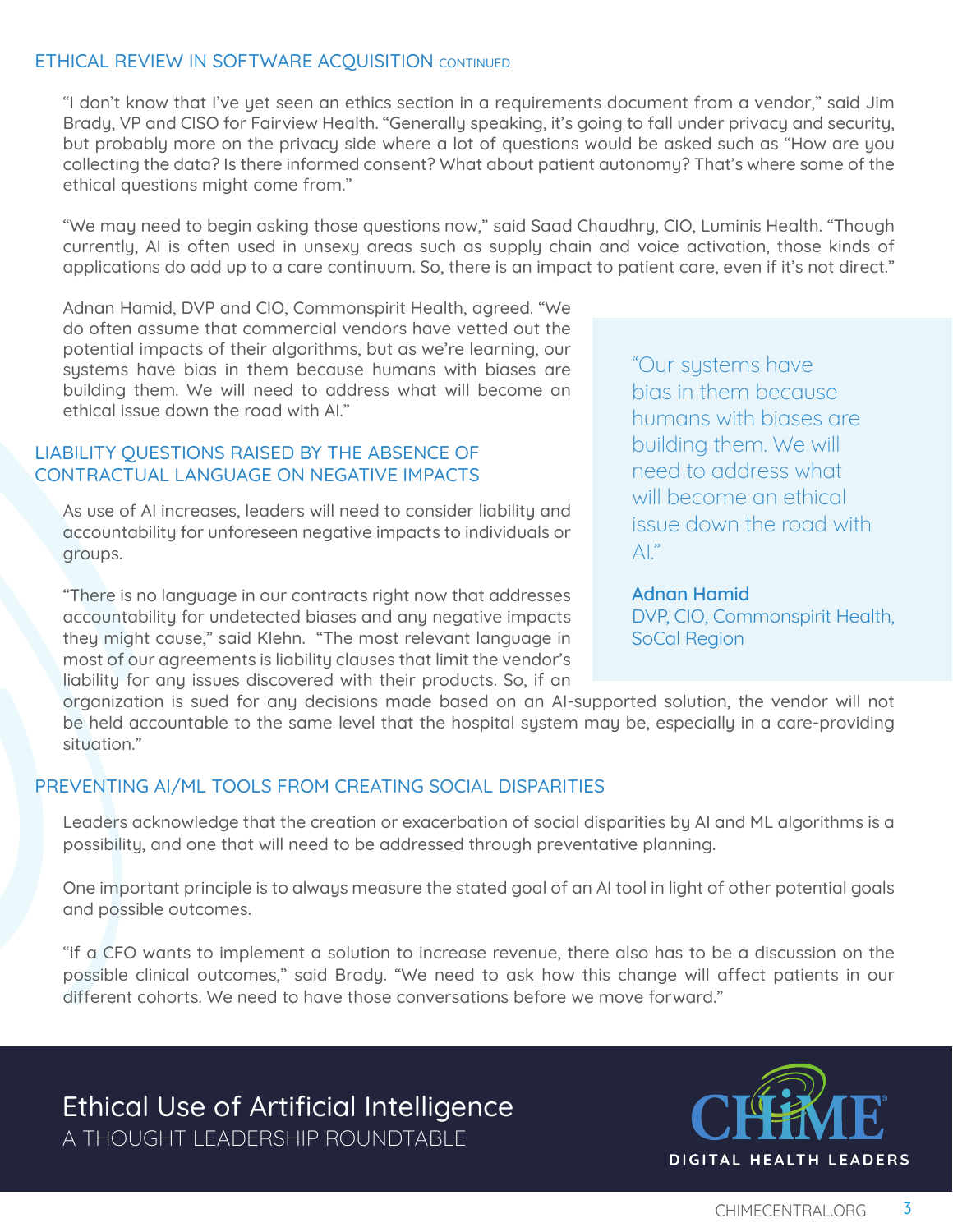## PREVENTING AI/ML TOOLS FROM CREATING SOCIAL DISPARITIES CONTINUED

Constantly keeping multiple outcomes in conversation is part of a more holistic approach to care that can apply to the use of AI and ML as well as other aspects of healthcare.

"I think we're shifting our approach to healthcare because we're realizing that healthcare is relational, not transactional," said Kevin Bidtah, CIO, Evergreen Health. "Having those checks and balances where we consider all potential impacts is part of the ongoing relational interaction between providers and patients."

Others point out that while AI may have the potential to create disparities, the power of AI may be exactly what is needed to [identify and solve those disparities](https://journalofethics.ama-assn.org/article/can-ai-help-reduce-disparities-general-medical-and-mental-health-care/2019-02?source=post_page).

"Biases have existed throughout human history and technology, and over time, data have helped us to identify biases," said Klehn. "Why are we not using AI to help us identify biases?"

"That technology is on its way: there are people studying machine learning solutions today that will allow us to analyze what happened after an AI/ML implementation from a social-impact perspective," said Flanigan. "So, the same technology that caused the problem may become the solution to that problem."

"If a CFO wants to implement a solution to increase revenue, there also has to be a discussion on possible clinical outcomes. We need to have these conversations before we move forward."

**James Brady** BP, CISO, FairviewHealth

Participants also point out that while there may be instances in

which algorithmic bias in an application causes patients not to realize the full benefit they might have realized from removal of bias, the net effect of the application may still be beneficial.

"We're implementing a very thin layer of AI over our bill payment that allows the system to look at the entire profile of a patient and offer payment methods that might benefit that patient," Chaudhry said. "So, if something is missing from the algorithm and a patient doesn't get every payment plan offer, but still receives more options than before the AI tool, then that patient still benefits even before the tool is totally perfected. That's why it's wise to take these technologies slowly: baby-stepping is important to allow providers to learn about those impacts and keep the technology beneficial overall as they improve it."

Others agreed that adequate time is a crucial element of ethically implementing AI/ML-based solutions.

"Let's say Company 1 creates an algorithm to predict something related to care," Chou said. "Company 2 creates an algorithm for the same purpose. Now, whose algorithm do you trust? You've got to have time to process these options. It takes time to learn it, and it takes time to process a massive amount of data."

"Instead of trying to hit it out of the park with AI, we're going to do bunts and singles, and build that momentum to move on to the more complex cases," Hamid said. "We need to be sure people are comfortable with AI and that they believe it's actually helping us out."

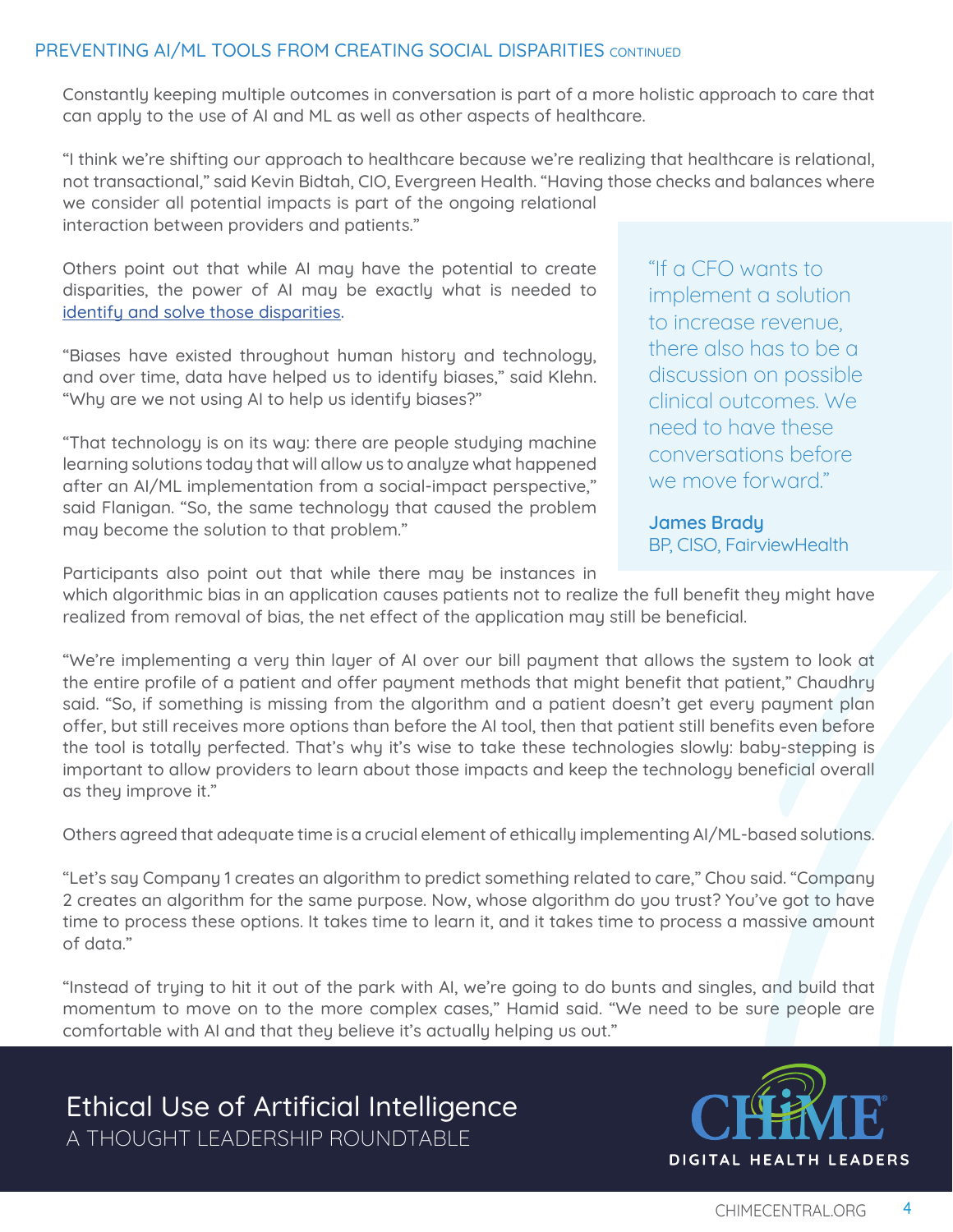#### COLLECTING IDENTITY-BASED INFORMATION

To combat disparities in digital health and keep AI from triggering any additional disparities, organizations will have to collect identity-based information about patients. Without collecting particulars about race, age, sex, ethnicity, socioeconomic status, sexual orientation and gender identity (SOGI), data analysts would have no way to track adverse impacts to discrete patient groups. At the same time, collecting that information might increase the potential for harm if such sensitive data is not managed and deployed well.

Roundtable participants understand that need for great care with sensitive information.

"Organizations are going to win or lose on how they commoditize data at scale," said Springmann. "Even in local healthcare ecosystems, the organizations that better harness their data to help them understand their community get better outcomes. Whether you're on the selling, buying, or provider end, the winners are going to be people who are thoughtful in managing the data."

"We need to identify the different kinds of populations that either are missing or not represented appropriately, and make sure that's factored in," said Brady. "Otherwise, we will have a lot of data, but it's not going to be complete."

"With patient experience in mind, we're asking, 'How are we positioning ourselves for people to be able to access care and feel comfortable and welcomed into our health organization?'"

**Kevin Bidtah** CIO, Evergreen Health Leaders point out that the understanding of community and individual needs gained through the collection of sensitive data is essential to providing for those human needs.

"With patient experience in mind, we're asking, 'how are we positioning ourselves for people to be able to access care and feel comfortable and welcomed into our health organization?'" said Bidtah. "For at least 7 years, we've been capturing sexual orientation and gender identity information, or SOGI. We've captured seven options for sexual orientation and six options for gender identity. And we do look at all the health outcome metrics based on that. We also have health initiatives for drug users, and we want folks who are seeking that care to come to us, wherever they are in that process we want them engaged in care. So, how do we shape the way we're presenting themselves, and how do we shape their experience with us?"

Issues of diversity, equity and patient communication also must use these types of data to track progress.

"Our year-by-year vision through 2030 is strong in diversity, equity and inclusion goals that need to track this data," said Chaudhry. "One goal, for example, is to expand the generational scope of the workforce. And there's another initiative going on that is focused on equity and access from an ethnicity perspective. So that means we need to determine what signage needs to be in which languages (beyond English) for which campus. And to do that, you need the data."

As leaders consider how to gather data to assess diverse patient populations and their needs, another

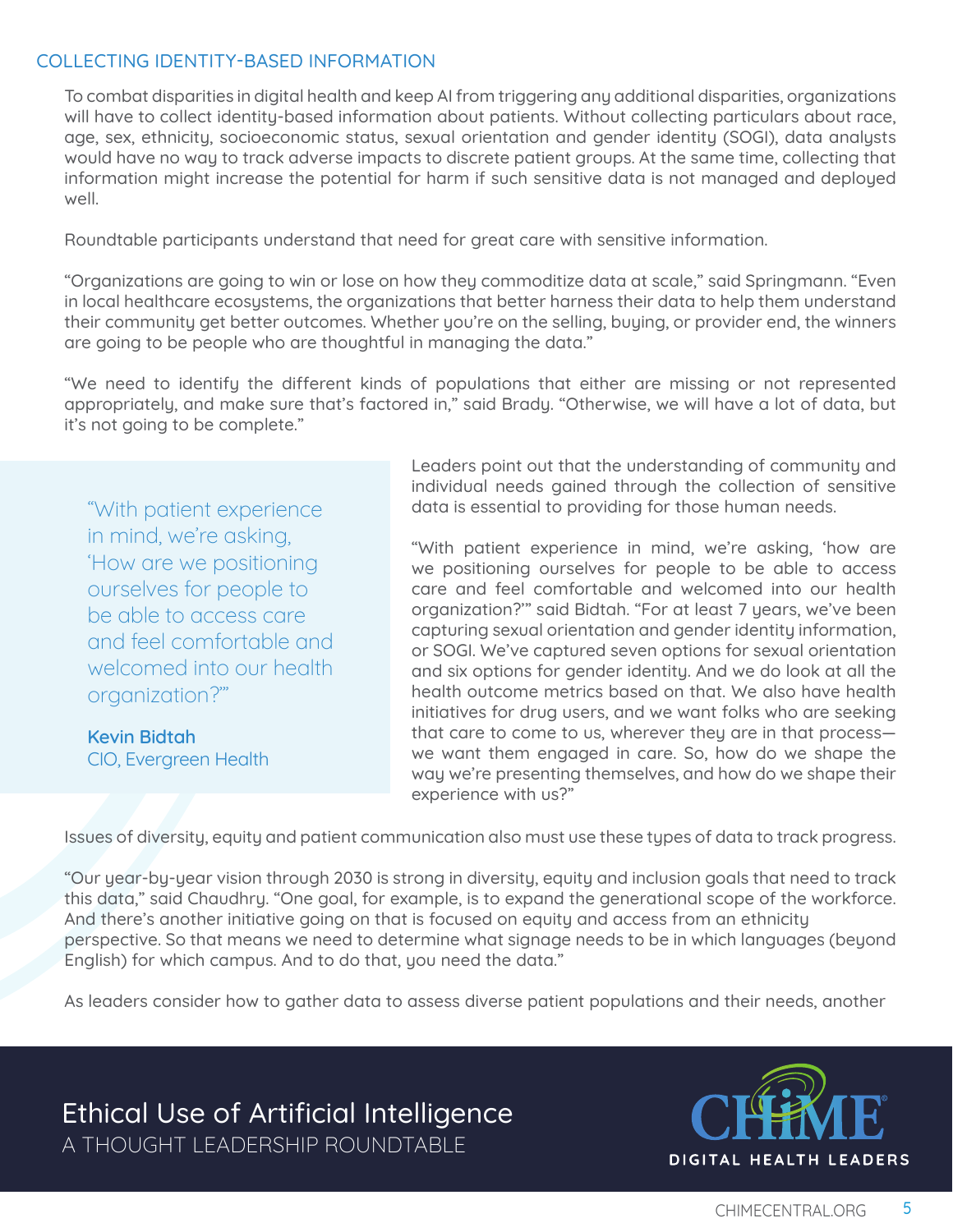#### COLLECTING IDENTITY-BASED INFORMATION CONTINUED

important consideration is that one institution may not have access to a complete data portrait of a local community.

"Most healthcare organizations are not the only player in town," Flanigan said. "In really large cities, they aren't even the only player in their part of town. And that means that while you can assess certain types of problems internally, there are also larger community issues that require you to have a much bigger world out there as your denominator."

Sometimes, tracking patient identities with adequately specific data sets leads to surprising conclusions that defy conventional wisdom. "When we looked at disparities in HIV/AIDS care and the health outcomes there, we found the inverse of what we expected," said Bidtah. "We expected that the underserved minority populations would be doing worse, and they were actually doing better because they were more integrated into our system. They had case management, wraparound services, and housing assistance tied together, which gave them better opportunities to stay connected to care."

#### MOVING THE CONVERSATION ON AI/ML FORWARD

The advent of revolutionary technology requires a response from organizations and from the industry at large as healthcare leaders attempt to maximize the benefits of AI/ML and avert any potential negative outcomes. Leaders discussed several collaborative approaches that would help the industry, beginning with conversations that engage all the stakeholders of a provider organization.

"The conversation on AI and ethics needs to be led by the clinical and business side," said Hamid. "If it becomes something that IT is driving, it won't be as well-received because of the risk that it will come across as just another IT tool."

Others see the role of the CIO in the AI/ethics conversation as part of the increasing involvement of CIOs in that operational side of a provider organization. "The CIO of yesterday has to be the digital officer of the future, which is ingrained in operations," Chaudhry said. "That conversation does have to be led from the operational side."

Cooperation between providers and vendors will also be crucial to the effort to review AI/ML tools for ethical impact. "The CIO of yesterday has to be the digital officer of the future."

**Saad Chaudhry** CIO, Luminis Health

"There's got to be a joint venture," said Chou. "There's got to be some skin in the game from both the client and the vendor to co-innovate. I don't think that has ever happened, but there must be more incentive to get this moving from the vendor space. They create the black box, and we become buyers of it. But we don't look deeply into how the products develop all the AI. So, any co-development would be a great start."

Chou also pointed to the need for teamwork and data sharing between healthcare organizations. When healthcare providers in the same region don't share information that could benefit their communities because those organizations see their situation as competitive, patients lose.

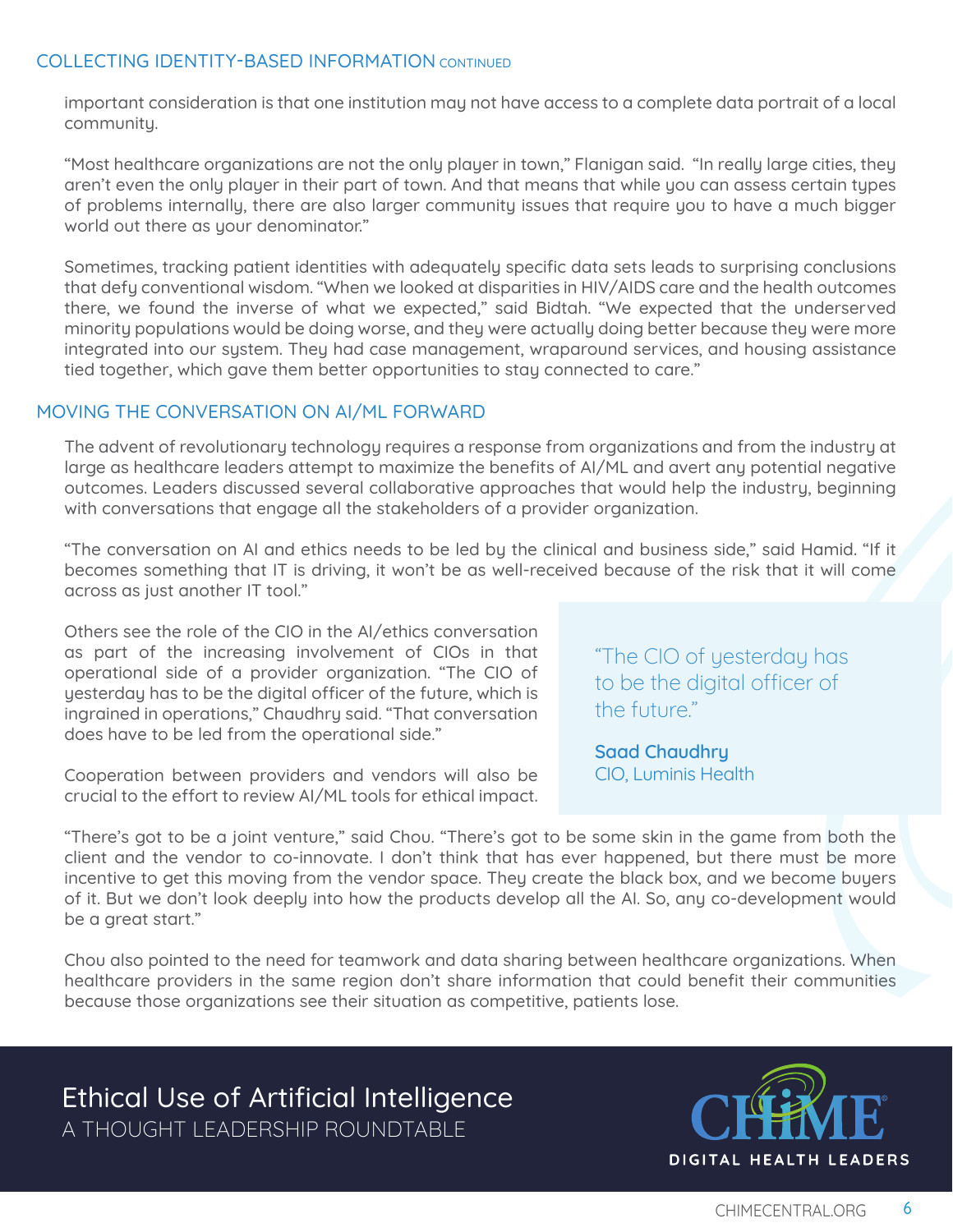#### MOVING THE CONVERSATION ON AI/ML FORWARD CONTINUED

"They're not co-innovating with their data," said Chou. "And that also puts a vendor at risk for developing their product, because they may not get all the innovation and data that can be brought together from the client side."

#### THREE STEPS TO TAKE NOW TO REVIEW AI/ML INITIATIVES

If forward-thinking leaders wish to ensure that AI/ML technology remains ethical and liability-free, they will have to act now to stay ahead of the rising tsunami of innovation in the industry.

"There's got to be some skin in the game from both the client and the vendor to co-innovate."

## **David Chou**

Healthcare Technology Executive

Flanigan recommends three steps that leaders can take now to maximize the chances that AI will bring only good and no harm to the people served by the healthcare ecosystem.

#### **1) Comprehensive assessment**

Make a full inventory of where AI and ML algorithms are currently used by the organization, including instances when those algorithms are embedded in third-party software.

#### **2) Analyze outcomes**

Conduct ongoing monitoring and testing for bias and unintended adverse consequences.

#### **3) Develop a process to address negative findings**

Consider the need for an independent review board, a patient safety organization, or another neutral party to evaluate findings and address necessary remedies.

#### INDUSTRY-WIDE EFFORTS NEEDED

Roundtable participants agree that collaborating across organizational boundaries will be enormously beneficial to help the industry toward ethical use of AI.

"One of the things we struggle with is finding a common vernacular," said Springmann. "Coming up with a common language around AI and robotic process automation to demystify these discussions would be a basic place to start. My recommendation would be to set a foundation by creating some educational resources, so that as peers, we have a common vernacular."

Klehn added, "As CHIME members, we have to understand that though our primary audience is CIOs, the audiences they support are quite diverse and vary widely in their understanding of AI. So, we would need to put together education and professional development to address audiences at different levels."

"I think we can put together the framework to educate people, but let's also get the other executives who are leading the organizations to be thinking along with us and moving forward with us," said Chou. "That way, everyone is working together on solutions, instead of the perception that IT is bringing up a problem for others to solve."